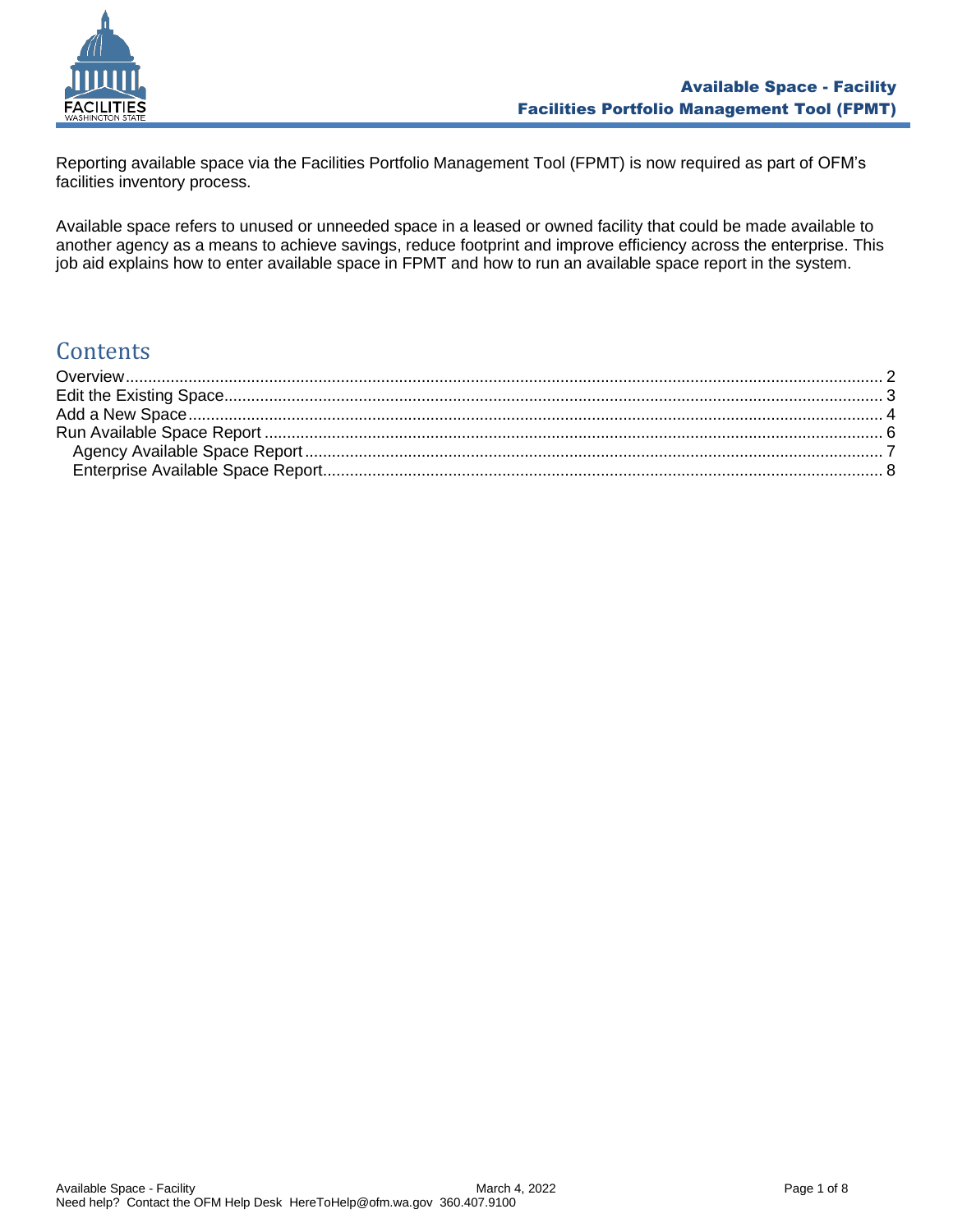

#### <span id="page-1-0"></span>**Overview**

| Which FPMT user roles can<br>enter available space?                | Users must have the Facilities role and edit rights in order to enter<br>$\bullet$<br>available space in FPMT.                                                                                                                                                                                                                                                                                                                                                                                                                                                                                                                                                                                  |
|--------------------------------------------------------------------|-------------------------------------------------------------------------------------------------------------------------------------------------------------------------------------------------------------------------------------------------------------------------------------------------------------------------------------------------------------------------------------------------------------------------------------------------------------------------------------------------------------------------------------------------------------------------------------------------------------------------------------------------------------------------------------------------|
| What does available space<br>mean?                                 | Available space means a portion, or potentially all, of an obligated<br>$\bullet$<br>space is unneeded and could be used by another agency.<br>Agencies follow instructions for updating their data to reflect available<br>$\bullet$<br>space, which will then be included in FPMT's available space report.<br>FPMT's available space report can be reviewed by agencies looking to<br>$\bullet$<br>sublease space and potentially collocate with another agency.                                                                                                                                                                                                                             |
| How do I report available<br>space in FPMT?                        | Available space is reflected in the system by adding an additional<br>$\bullet$<br>space table to the leased or owned facility and selecting "yes" in the<br>available space field.<br>This step is unnecessary if the entire space is deemed<br>$\circ$<br>available. See instructions below for more detail.<br>Before adding a new space table, the existing space must be edited to<br>$\bullet$<br>reduce the square footage by the amount of square feet to be reported<br>in the new available space. Failure to do so will result in a system<br>error, as the combined square footage of all spaces cannot exceed the<br>total square footage of the lease contract or owned facility. |
| Which FPMT user roles can<br>access the available space<br>report? | All users can access the available space report.<br>$\bullet$                                                                                                                                                                                                                                                                                                                                                                                                                                                                                                                                                                                                                                   |
| Where do I access the<br>available space report?                   | The available space report can be run for each agency or for the entire<br>$\bullet$<br>enterprise.<br>The agency available space report is accessed from the<br>$\circ$<br>agency tile.<br>The enterprise available space report is accessed from the<br>$\circ$<br>State of Washington tile.                                                                                                                                                                                                                                                                                                                                                                                                  |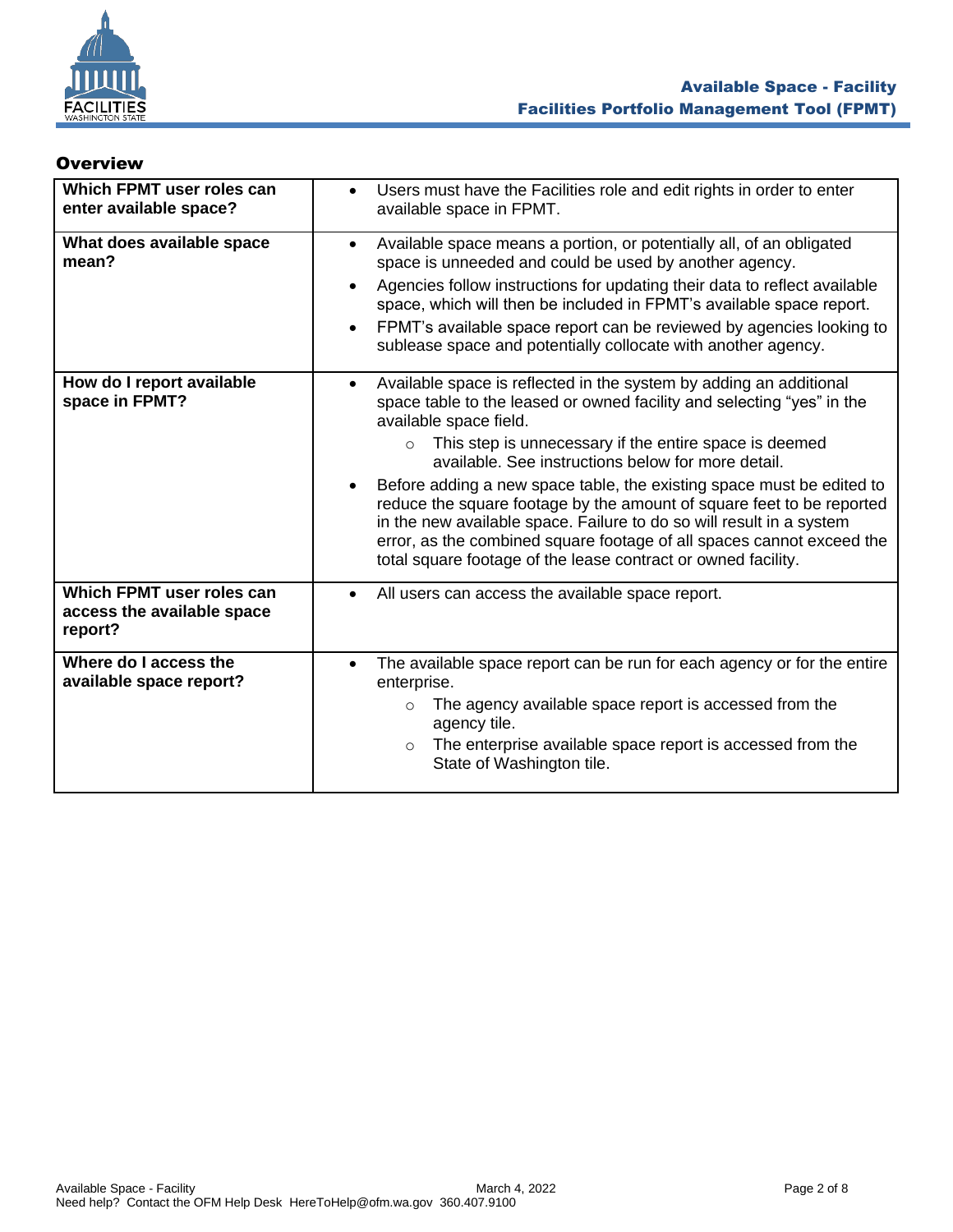

# <span id="page-2-0"></span>Edit the Existing Space

Navigate to the existing space tile.

1. **Open** the Data Explorer module.



- **2.** Select the  $\bigcirc$  search button on the data explorer tool bar.
- **3. Select** Filter by  $\bullet$  and choose **Spaces**.
- 4. Select Refine by  $\bullet$  and choose Unique **Facility ID**.
- 5. **Enter** the UFI.

➔If you need to locate a UFI, run the Owned Facilities Inventory Report or the Leased Facilites Inventory Report from the agency tile.

| 6. Select | <b>SFARCH</b> |
|-----------|---------------|
|           |               |

| Search Filter   Selections                                                   |                  |
|------------------------------------------------------------------------------|------------------|
| Search                                                                       |                  |
| $rac{1}{\triangle$<br>Enter text to search<br>Filter by $\blacktriangledown$ |                  |
| <b>3</b> Spaces (12182)                                                      |                  |
| Unique Facility ID                                                           |                  |
| ශ<br>Contains                                                                |                  |
| Add criteria                                                                 |                  |
| Refine by -                                                                  |                  |
| <b>SEARCH</b><br>Explain                                                     | <b>Clear All</b> |

|             | 7. Select the $\equiv$ menu button on the |
|-------------|-------------------------------------------|
| space tile. |                                           |
|             |                                           |

8. Select **8** Edit

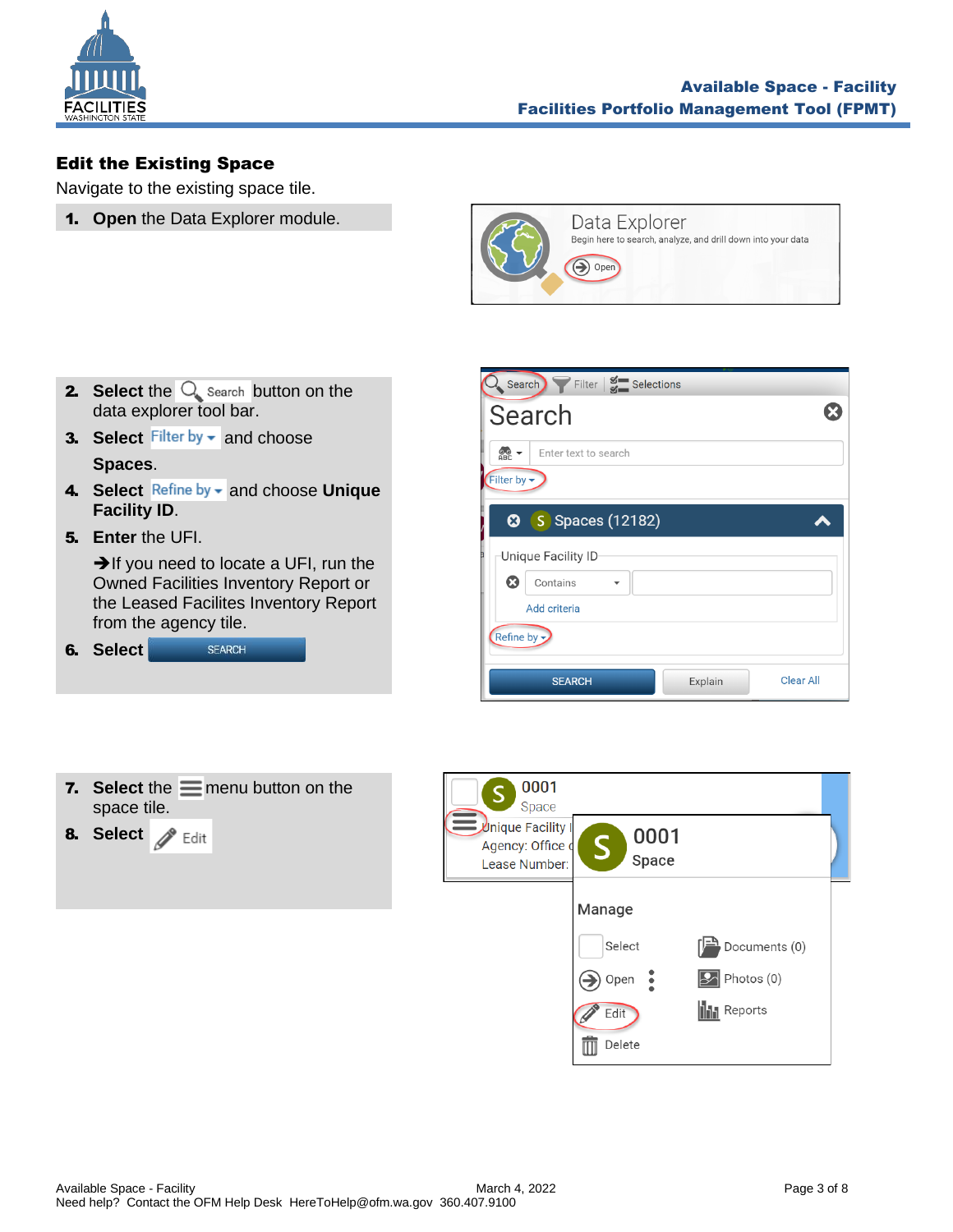

**9. Reduce** the existing space square footage by the amount of square feet you wish to make available to other agencies.

**Note:** If you want to make the entire space available for another agency, simply select "yes" in the Available Space field. There is no need to edit the square footage or add an additional space in this case. To help interested agencies know if your space is a good fit for collocation, populate the remaining fields as completely as possible.

**→ The following fields are required when** selecting "yes" to Available Space:

- **EXEC** Annual Full Service Rate per Square Foot
- Available Occupancy Date

#### Tenant  $\odot$ Office of Financial Management - 105  $\overline{\phantom{a}}$ ჟ Other Tenant ? Square Feet C 1,500 Square Feet Measurement Type Rentable  $\overline{\phantom{a}}$ Primary Space Type ? Office - General - 310 SAVE AND CLOSE Cancel

| Additional Space Type (?) |  |
|---------------------------|--|
| Available Space           |  |
| Ves                       |  |

# <span id="page-3-0"></span>Add a New Space

Navigate to the Owned Facility or Lease Contract tile to add a new space.

- 1. **Select** Open on the Space tile to see the associated Lease Contract or Owned Facility tile.
- **2.** Select the  $\equiv$  menu button on the Owned Facility or Lease Contract tile.
- 3. Select **+** Add
- 4. **Select** Space

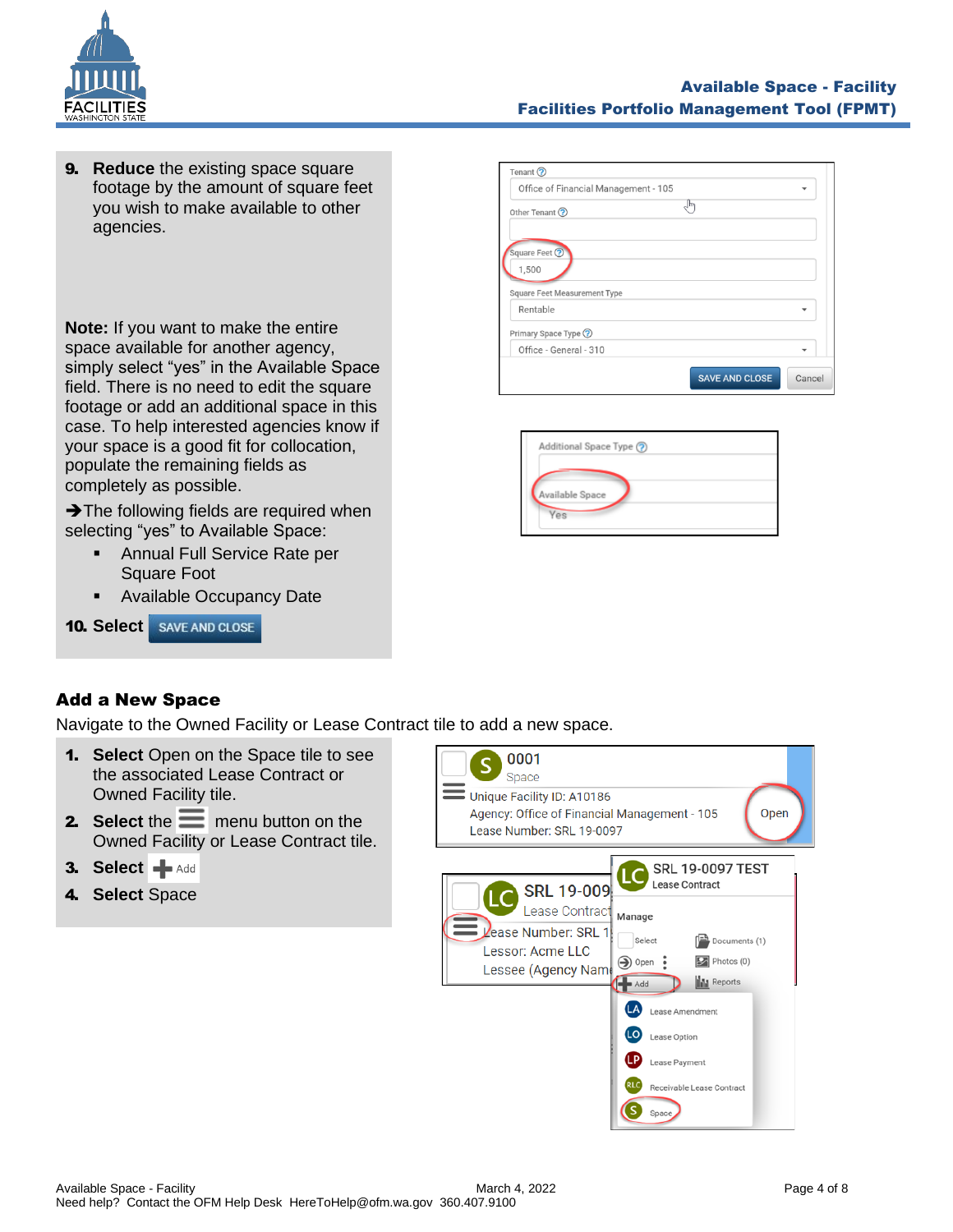

### Available Space - Facility Facilities Portfolio Management Tool (FPMT)

Cancel

- What would you like to do? 5. **Select** Create a new Space. S Space Create a new Space Link to an existing Space
- 6. **Enter** agency data. Red fields are required.

 $\rightarrow$  Select the information  $\odot$  icon for additional guidance about fields.

▪ Name

**→ Tenant SAAM Acronym –** Available

(e.g., DSHS – Available)

**•** Unique Facility ID

**→** You must enter the UFI. If you need to locate the number, it is visible on the existing Space tile or the Leased or Owned Facility tile.

Space ID

**→**A unique number to identify the space

(e.g., 0001)

▪ Tenant

**→Enter your agency.** 

**Exercise Square Feet** 

**→** The sum of all Space square feet cannot exceed the total Lease Contract or Owned Facility square feet.

- **Example 3** Square Feet Measurement Type (dropdown)
- **•** Primary Space Type (dropdown)

→ Refer to the **Property Class &** [Space Type Categories](https://ofm.wa.gov/sites/default/files/public/itsystems/FPMT/Property%20Class%20and%20Space%20Type%20Overview.pdf) job aid for additional information.

|                    | <br><del>f</del> Space Properties |  |
|--------------------|-----------------------------------|--|
| Name               |                                   |  |
| Description        |                                   |  |
| Unique Facility ID |                                   |  |
| Agency             |                                   |  |
| Lease Number ?     | SRL 19-0097                       |  |

| Tenant $\odot$                      |
|-------------------------------------|
| Other Tenant (?)                    |
| Square Feet ?                       |
| <b>Square Feet Measurement Type</b> |
| Primary Space Type ?                |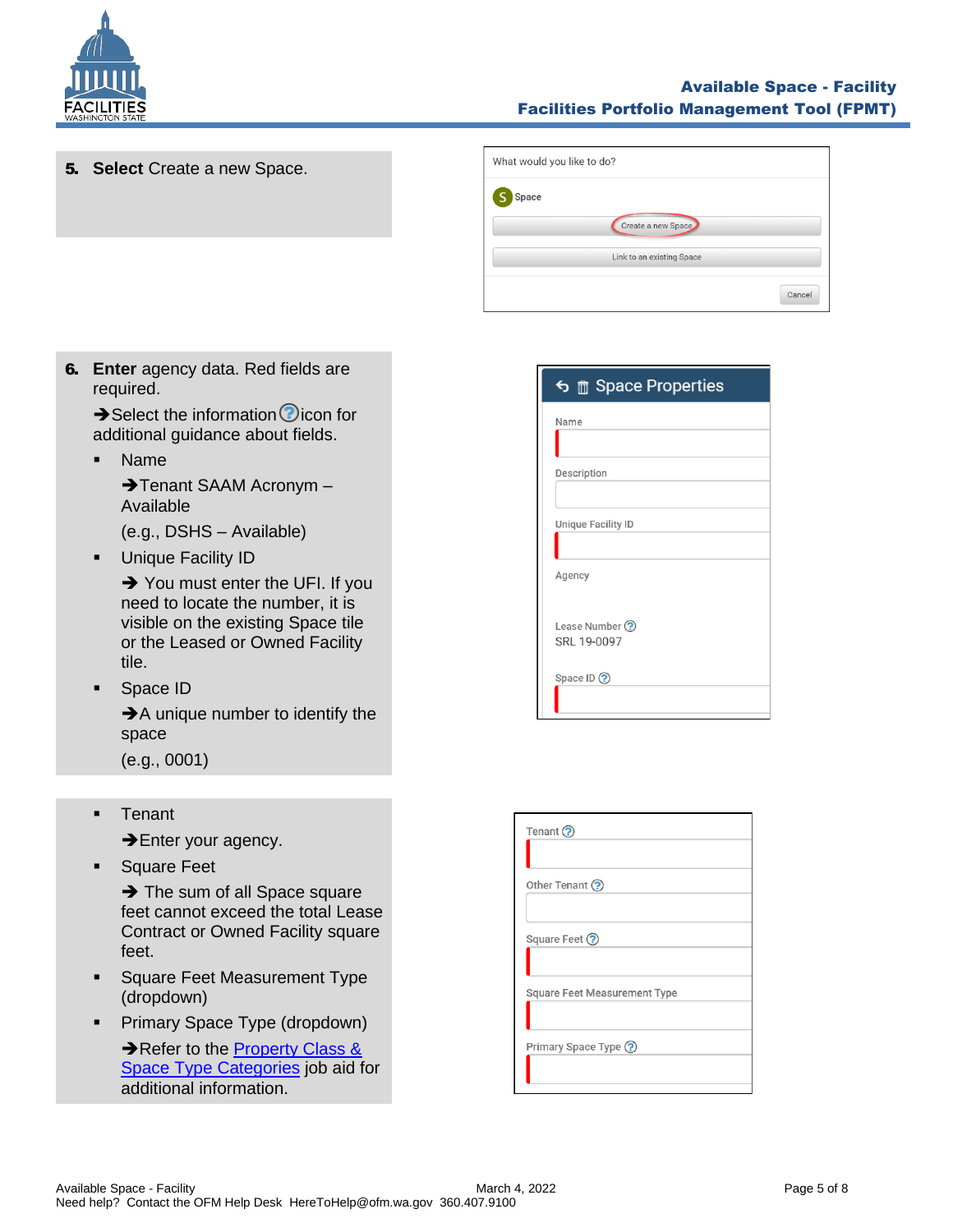

### Available Space - Facility Facilities Portfolio Management Tool (FPMT)

Available Space → Select "yes"



| $\rightarrow$ Provide more detail about the available |
|-------------------------------------------------------|
| space by populating the following fields.             |
| Select the information icon $\bigcirc$ for            |
| definitions.                                          |

- **■** Number of Offices
- Number of Cubicles
- Number of Touchdown Spaces

**→ Refer to any unassigned** workspace that could be used for hoteling as a touchdown space. These spaces can take a number of forms, including but not limited to, an office, cubicle, bench, table etc.

| <b>Number of Cubicles ?</b>  |  |
|------------------------------|--|
|                              |  |
| Number of Touchdown Spaces ? |  |
|                              |  |
|                              |  |

Number of Offices ?

Number of Externally Mobile Users ?

- .Annual Full Service Rate per SF **→ This field is required when** Available Space is marked "yes."
- Available Occupancy Date

**→ This field is required when** Available Space is marked "yes."

**→ The remaining fields are not required,** but they provide important information for potential collocation. We encourage agencies to complete as many fields as possible. **SAVE AND CLOSE** 

| Annual Full Service Rate per Square Foot ?          |  |
|-----------------------------------------------------|--|
| Available Occupancy Date                            |  |
| Available Shared Resources (?)                      |  |
| Available Furniture ?                               |  |
| Available As A Separate Lease At Lease Renewal? (?) |  |
|                                                     |  |

# <span id="page-5-0"></span>Run Available Space Report

7. **Select** 

Navigate to the agency tile or the State of Washington tile to run the available space report. If you are not already in Data Explorer, open the module.

1. **Open** the Data Explorer module.

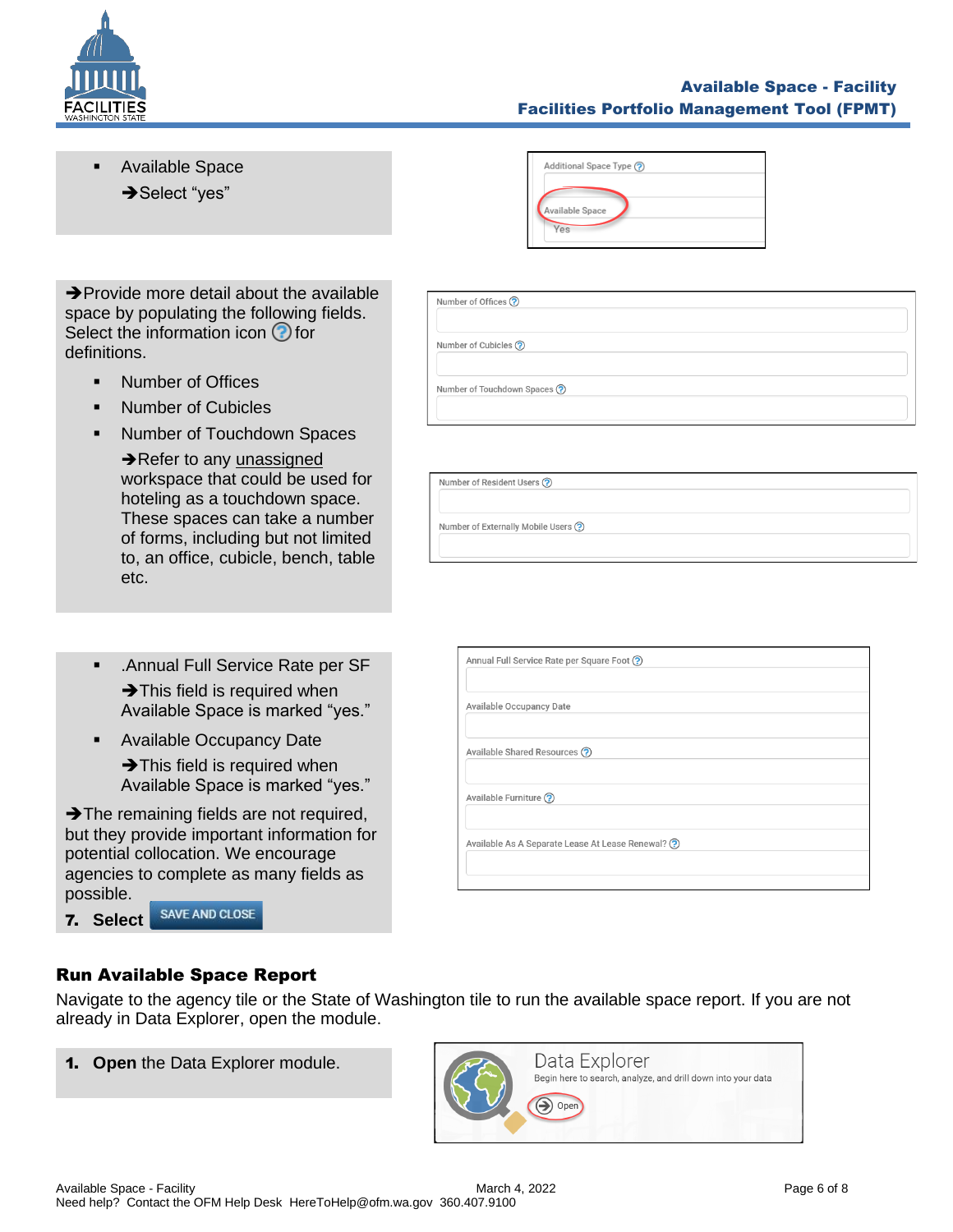

# <span id="page-6-0"></span>Agency Available Space Report

- **1.** Select the  $\mathbb{Q}$  search button on the data explorer tool bar.
- 2. Select Filter by **v** and choose **Agencies**.
- **3.** Select Refine by  $\bullet$  and choose **Agency Abbreviation**.
- 4. **Enter** the abbreviation. **→ These are SAAM acronyms.** 5. **Select SEARCH**



**6.** Select the  $\equiv$  menu button on the agency tile.

**7. Select III** Reports



- 8. **Select** Available Space.  $\rightarrow$  The report will open in a new window.
- 9. **Download** the report in Excel or PDF format.



**WDownload Excel Report WDownload PDF Report**